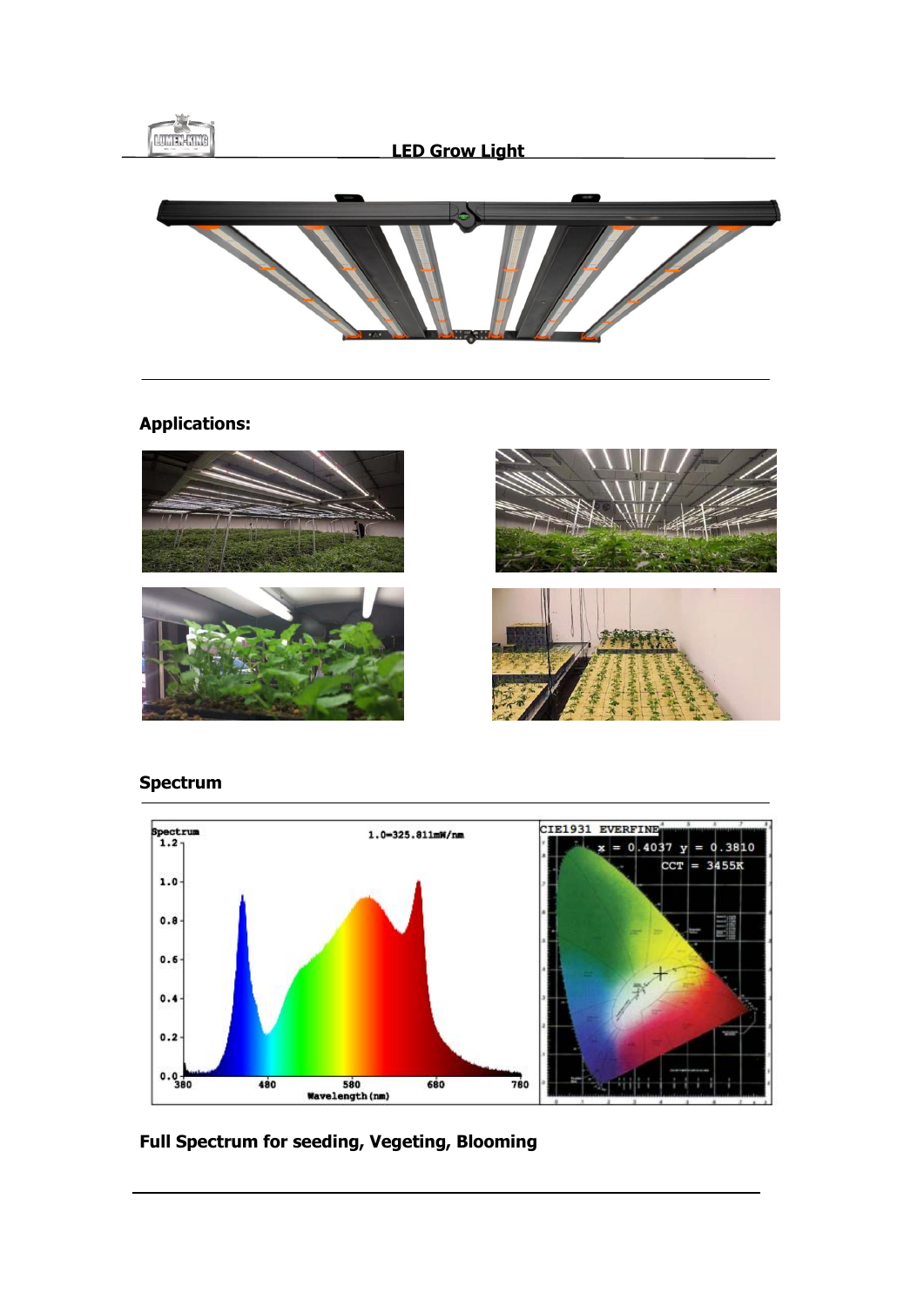

**Product Dimensions: 102 x 100x 8 cm Package Size: 110 x 60 x 20 cm Net Weight: 12KG Gross Weight: 18KG**



#### **Advantages:**

- 
- 
- **Fanless, Zero noise Plug & Play**
- Ultra Slim Design **below Design below Product and Product 2 and Product 2 and Product 2 and Product 2 and Product 2 and Product 2 and Product 2 and Product 2 and Product 2 and Product 2 and Product 2 and Product 2**
- **Less Power consumption 0-10V dimming signal**
- **High Efficacy High PPF Ouput**
- **Full Spectrum 50000Hours Life Span**
	-
	-
	-
- **Professional Applications for commercial and hobby markets**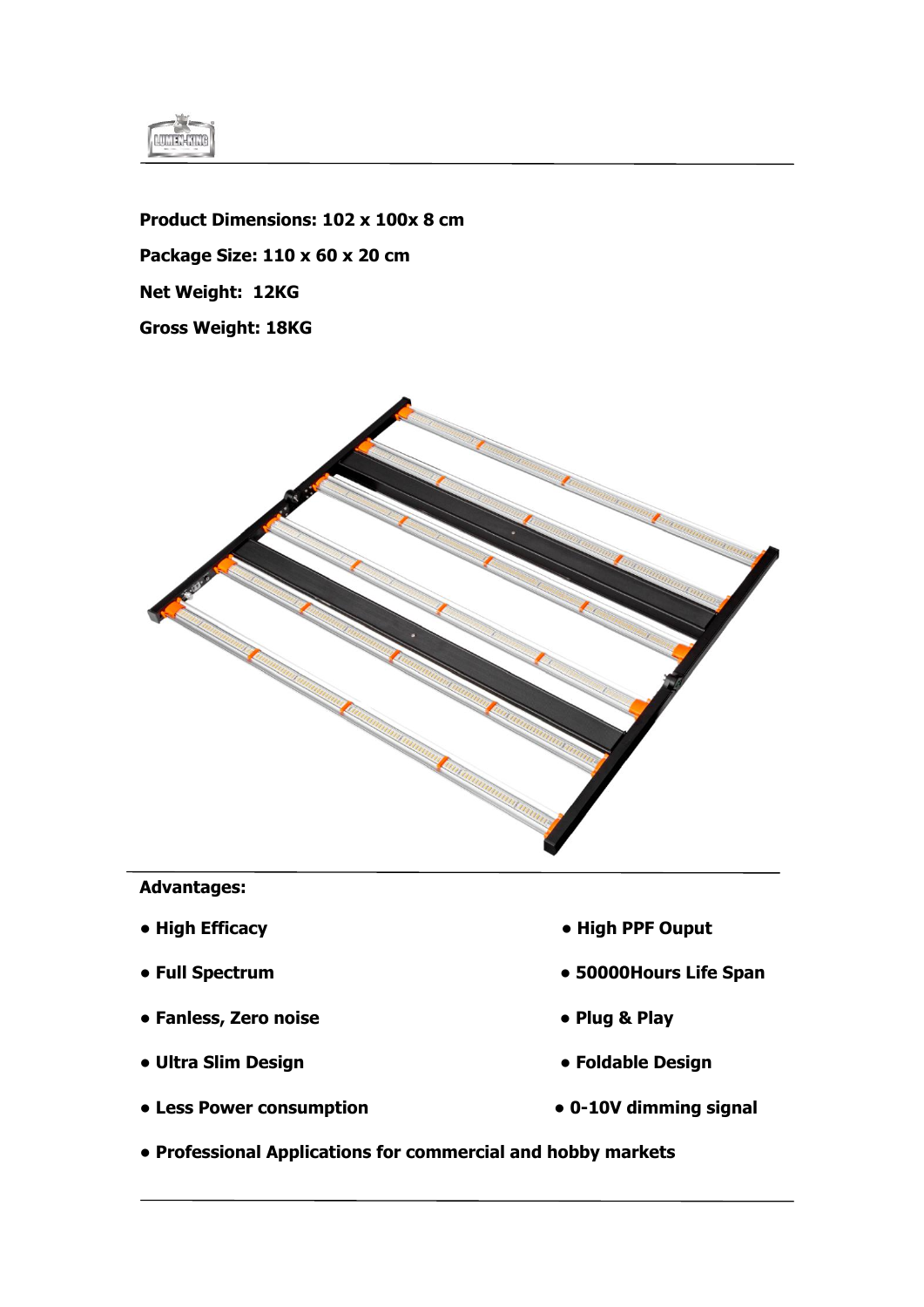

## **Specification:**

| <b>Light Source</b>          | <b>LED</b>                       |
|------------------------------|----------------------------------|
| Spectrum                     | <b>Full Spectrum</b>             |
| <b>PPF</b>                   | 1700umol/s                       |
| <b>Input Voltage</b>         | 120-277V                         |
| <b>Input Power</b>           | 630W                             |
| <b>Efficacy</b>              | $2.6$ umol/J                     |
| <b>Mounting Height</b>       | $\geq 6$ " Above Canopy          |
| <b>Thermal Management</b>    | <b>Passive</b>                   |
| <b>Dimming</b>               | 0-10V Signal or Knob             |
| <b>Beam Angle</b>            | 120 degree                       |
| <b>Power Factor</b>          | $> 90\%$                         |
| <b>Certifications</b>        | ETL/DLC/UL                       |
| <b>Diodes Brand</b>          | Samsung + Osram/Cree             |
| <b>Drivers Brand</b>         | Sosen/MeanWell                   |
| <b>Waterproof rating</b>     | <b>IP65</b>                      |
| <b>Operation Temperature</b> | $-50^{\circ}$ C – $50^{\circ}$ C |
| <b>Operation Humidity</b>    | 10%-95% RH                       |
| <b>Storage Temperature</b>   | $-50^{\circ}$ C – $80^{\circ}$ C |
| <b>Storage Humidity</b>      | 10%-95% RH                       |
| <b>Warrently Time</b>        | 5 years                          |

- PPF calculations complied using our in-house integrating sphere measurements and typical spectroadiometric data for each LED fixture performance.
- Watts Value are typical expected values. Tolerance allow +/- 10%range on flux and power consumption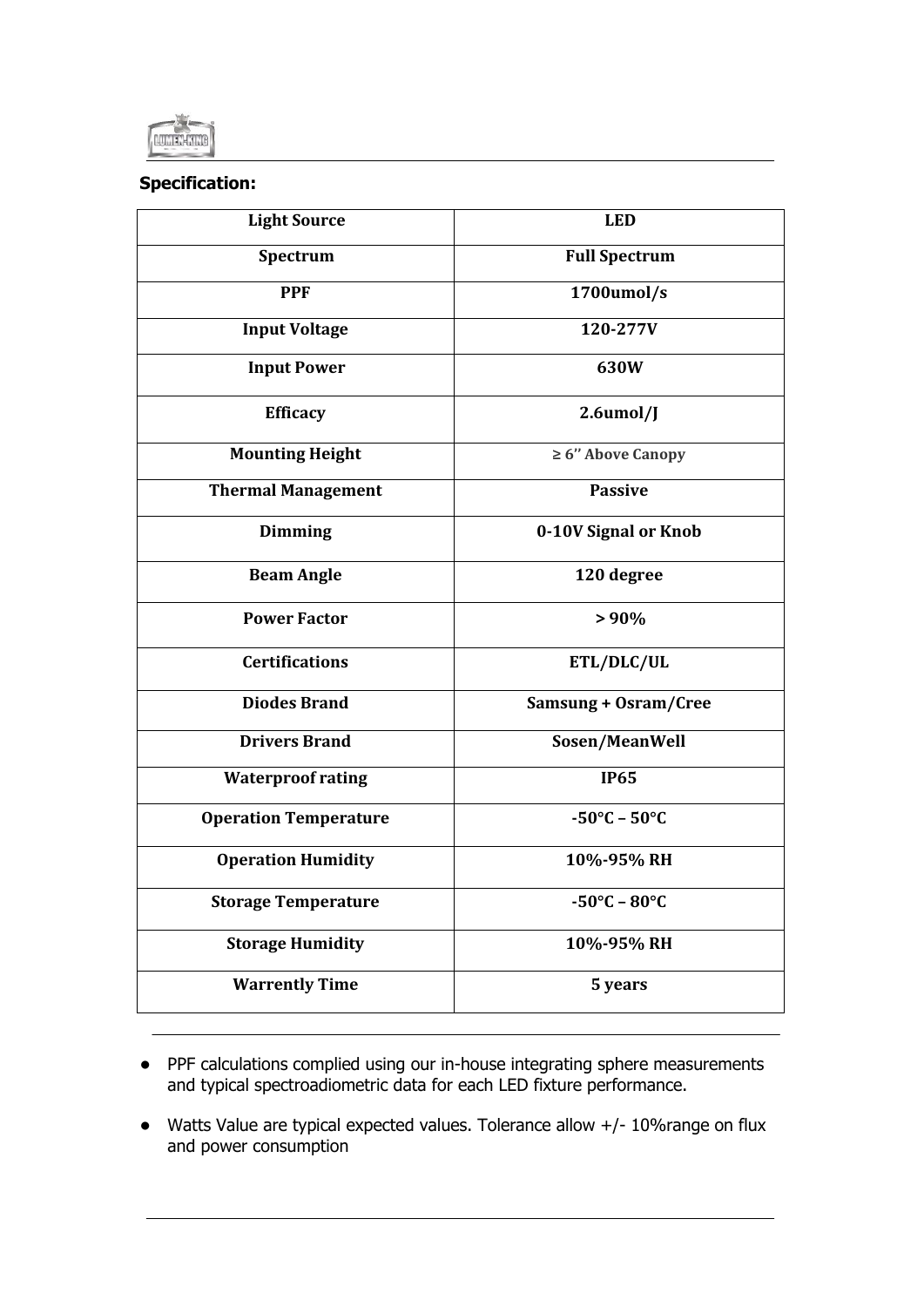

PPFD Testing Report:



Recommand Footprint :

6' x 6' on Vegeting

5 ' x 5' on Blooming